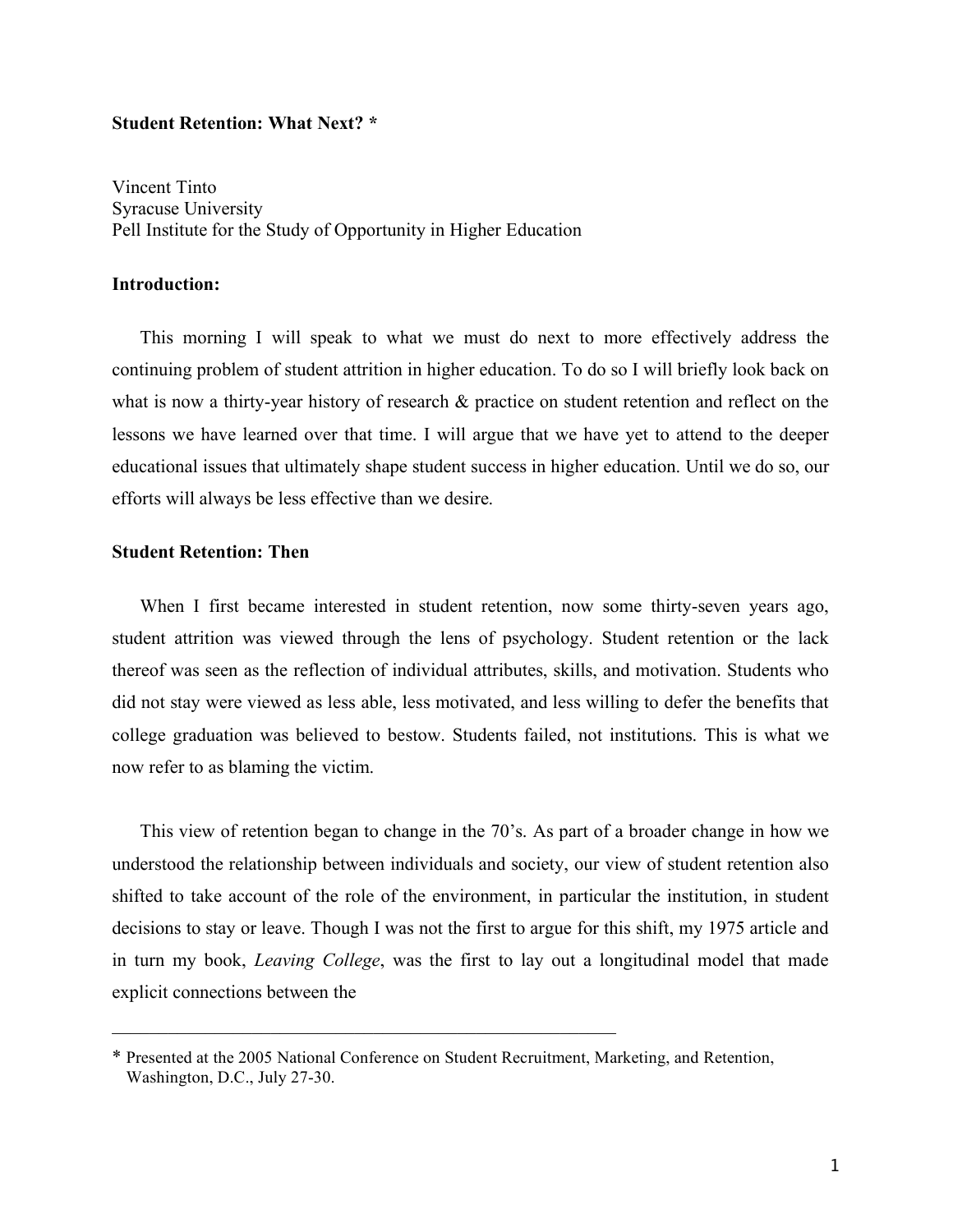environment, in this case the academic and social systems of the institution and the individuals who shaped those systems, and student retention over different periods of time. Central to this model was the concept of integration and the patterns of interaction between the student and other members of the institution especially during the critical first year of college and the stages of transition that marked that year.

This early work on student retention ushered in what might be called the "age of involvement." Research, most notably by Alexander Astin, Ernest Pascarella, and Patrick Terenzini, served to reinforce the importance of student contact or involvement to a range of student outcomes not the least of which was student retention. We learned that involvement matters. And we learned that it matters most during the critical first year of college.

As a result, much of our early practice focused on the first year, especially the transition to college, and the nature of student contact with faculty, most notably the outside the classroom. We rushed into service a range of contact/transition programs ranging from expanded and extended orientation, freshman seminars, and a variety of extracurricular programs such as "take a faculty out to dinner" – just what every 18 year old looks forward to in coming to college.

Like any early body of work, the study of student retention lacked complexity and detail. Much of the early work was drawn from quantitative studies of largely residential universities and students of majority backgrounds. As such it did not, in its initial formulation, speak to the experience of students in other types of institutions, two and four-year, and of students of different gender, race, ethnicity, income, and orientation. We were, if you will, in the infancy of our work.

The same can be said of our practice. At the outset, much of the real work of retaining students fell on the shoulders of student affairs professionals who sought to provide students the assistance they needed to persist. This was most noticeable in the types of first-year programs established at the time, in particular the freshman seminar. Faculty were largely absent. As a result, most retention activities were appended to, rather than integrated within, the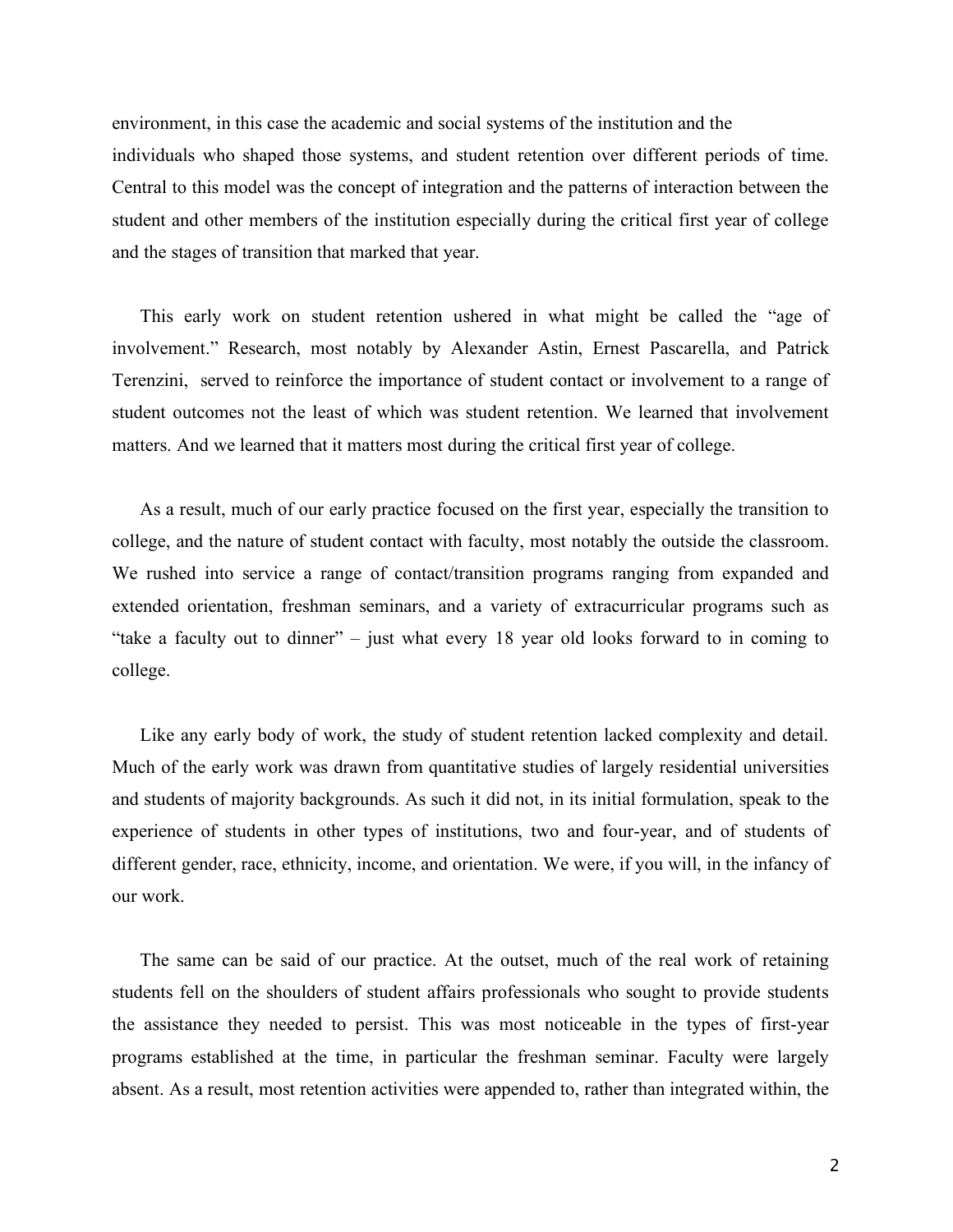mainstream of institutional academic life. Retention activities were then, as they are in some measure today, add-ons to existing university activity.

#### **Student Retention: Now**

Since that time, the study and practice of student retention has undergone a number of changes. First, our understanding of the experience of students of different backgrounds has been greatly enhanced as has our appreciation of how a broader array of forces, cultural, social, and institutional, shape student retention. Take for instance the research on the retention of under-represented students and the so-called stages of departure. Whereas we once assumed that retention required students to break away from past communities, we now know that for some students the ability to remain connected to their past communities, family, church, or tribe, is essential to their persistence.

Second we have come to understand how the process of student retention differs in different institutional settings, residential and non-residential, two and four-year. As we studied persistence in non-residential settings, for instance, we have come to appreciate, as we did not before, the importance of involvement in the classroom to student retention. This is the case because the classroom is, for many students, the one place, perhaps only place, where they meet each other and the faculty. If involvement does not occur there, it is unlikely to occur elsewhere.

Third, as we learned more about the complexity of student retention, we have come to appreciate the limits of our early models of retention. We now have a range of models, some sociological, some psychological, and others economic in nature that have been proposed as being better suited to the task of explaining student leaving. Indeed there are now several edited volumes dedicated solely to comparing these models.

Throughout these changes and the putting forth of alternative models, one fact has remained clear. Involvement, or what is increasingly being referred to as engagement, matters.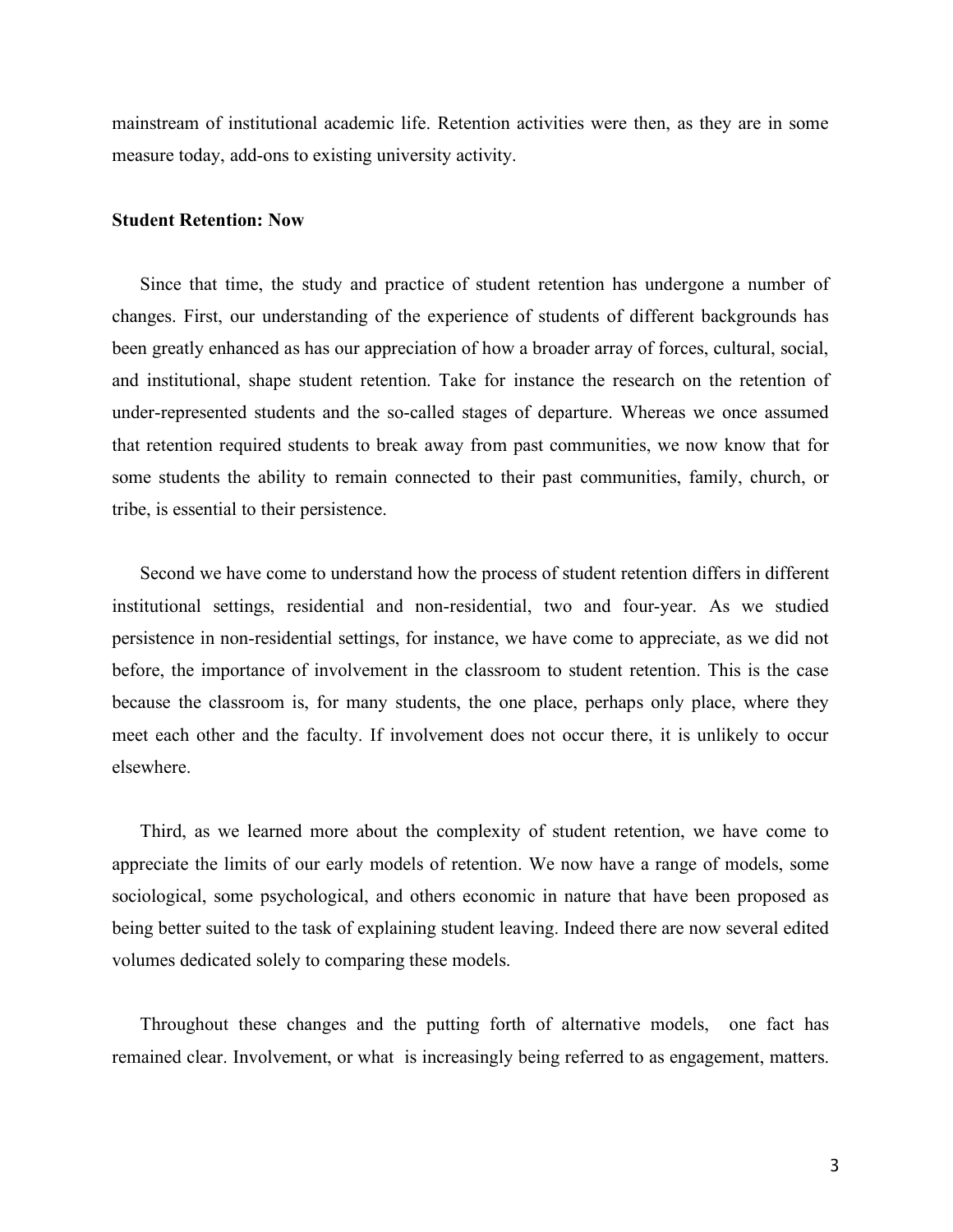Less clear is how to make involvement matter and how to make it matter in different settings in ways that enhances the retention of all students, not just some.

This realization, together with the challenges of declining enrollments, lead to what is now a heightened focus on "what works." Though my own research on learning communities is far from the only study of effective practice, it is the first to clearly link educational innovations that shape classroom practice both to heightened forms of engagement and to student persistence. In doing so, it established what is now a widely accepted notion that the actions of the faculty, especially in the classroom, are key to institutional efforts to enhance student retention. Though it is true, as you are often reminded, that student retention is everyone's business, it is the business of the faculty in particular. Regrettably, too few faculty see this to be the case.

Student retention has now become big business. We now have a number of consulting firms that promote their ability to increase institutional retention rates. Each seems to have discovered the secret to student retention. There are conferences, volumes, and even journals dedicated to student retention. There are surveys of student engagement, instruments that measure "dropout proneness," and even institutional retention audits. Many states now use some measure of institutional retention and graduation rates in their accountability programs. Several organizations and at least one well-known news magazine now rank institutions and in some cases states, by some measure of retention. Even the Federal government is considering using institutional retention rates in a national system of higher educational accountability. Clearly student retention now matters more than ever.

### **Student Retention: What Next**

Well then, what lessons have we learned from the now thirty-year focus on student retention? And what do these lessons tell us about what we must do next to further enhance our ability to promote student retention on our campuses?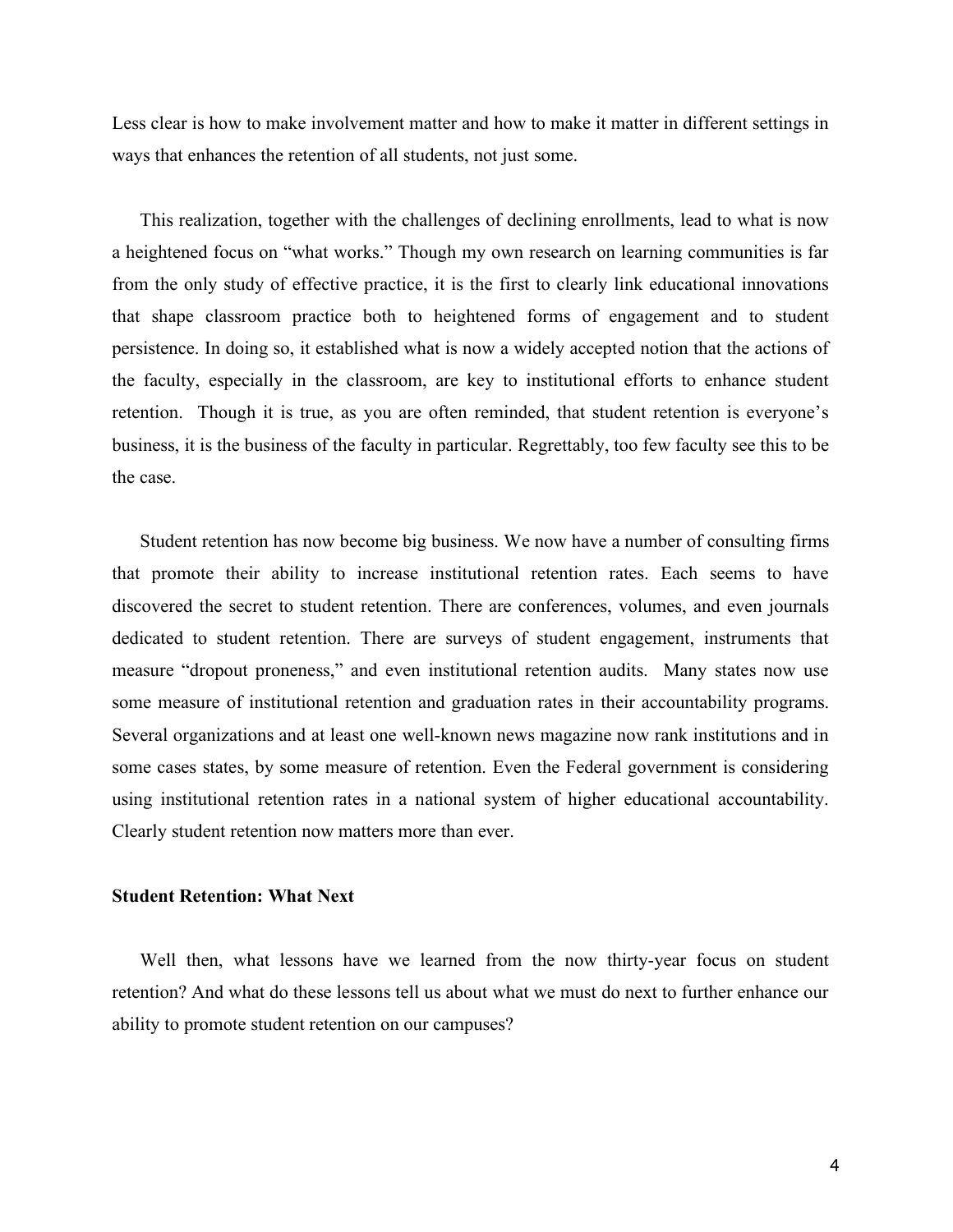This morning I want to focus on three key lessons. These have to do with implementation, inclusion, and income.

The first lesson of implementation can be broadly stated as follows: It is one thing to identify effective action; it is another to implement it in ways that significantly enhance student retention over time. This lesson can be broken down into two corollary lessons. First, it is one thing to identify effective action; it is another to implement it fully. Second, it is one thing to begin a program; it is another to see it endure.

The regrettable fact is that many good ideas are not well implemented. Sometimes good programs are not fully implemented or not implemented correctly. This, by the way, is one of the hurdles that confront the learning community movement. Too many institutions stop at coregistration and do not pursue the pedagogical and curriculum changes that full learning communities require.

In other cases, even when fully implemented, many programs do not endure. After a few years, like other efforts before them, they fade away typically with the departure of the originators of the effort or of a supportive administrator. Programs begin but often fail to garner the broader institutional support needed to endure.

That this is the case is in part related to assessment or to be more precise the failure of assessment. Unfortunately too few retention programs pay heed to the importance of assessment and the ways assessment can be used to demonstrate the cost effectiveness of their programs. The hard truth is that there are many programs, retention or otherwise, that make claims upon institutional resources. In such circumstances, retention programs have to provide empirical evidence that resources committed to them are an investment that yields long-term benefits to the institution. Failing to do so undermines their ability to generate the sorts of longterm funding that is essential to program institutionalization.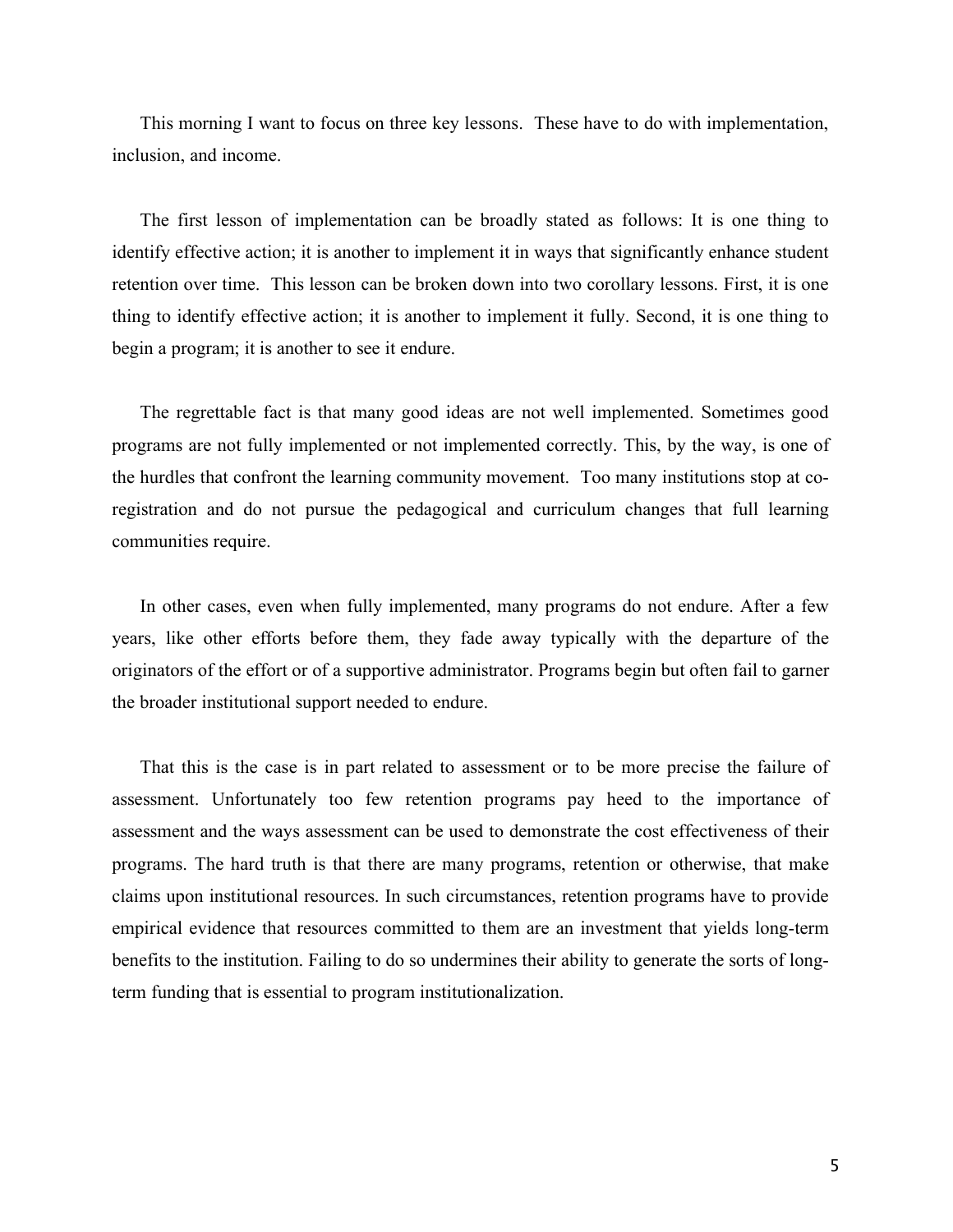So my advice! Incorporate on-going assessment, both formative and summative, into program functioning and pay attention to the various audiences, administrative, faculty, legislative or otherwise, with whom assessment data must be shared.

The second lesson is one of inclusion. It can be stated as follows: It is one thing to establish a program; it is another to integrate it into the fabric of institutional life.

Even among programs that endure, too many do so at the margins of institutional life. They fail to gain access to the mainstream of institutional academic life and as a result are limited in their impact.

The truth of the matter is that while many institutions tout the importance of increasing student retention, not enough take student retention seriously. Too few are willing to commit needed resources and address the deeper structural issues that ultimately shape student persistence. They are willing to append retention efforts to their ongoing activities, much less willing to alter those activities in ways the address the deeper roots of student attrition.

There are numerous reasons why this is the case. Perhaps the most important is that increasing student retention is not high on everyone's list of priorities, in particular that of the faculty. While most faculty are willing to publicly proclaim the importance of retaining each and every student, privately they are the first to argue, on university campuses at least, that they will not get promoted and tenured unless they get grants and publish. Helping students persist is fine, but not at the expense of one's career. Of course such views are at least partially reflective of institutional priorities that shape promotion and tenure. As many of you here are only too well aware there is "prestige creep" going about the nation. Seemingly every university wants to be the next major research university.

The root of the problem, however, is deeper than just those of institutional and faculty priorities. It lies in the very character of our discourse, the ways we talk about our work, indeed how we think of our work. It lies if you will in the very language of student retention. Like me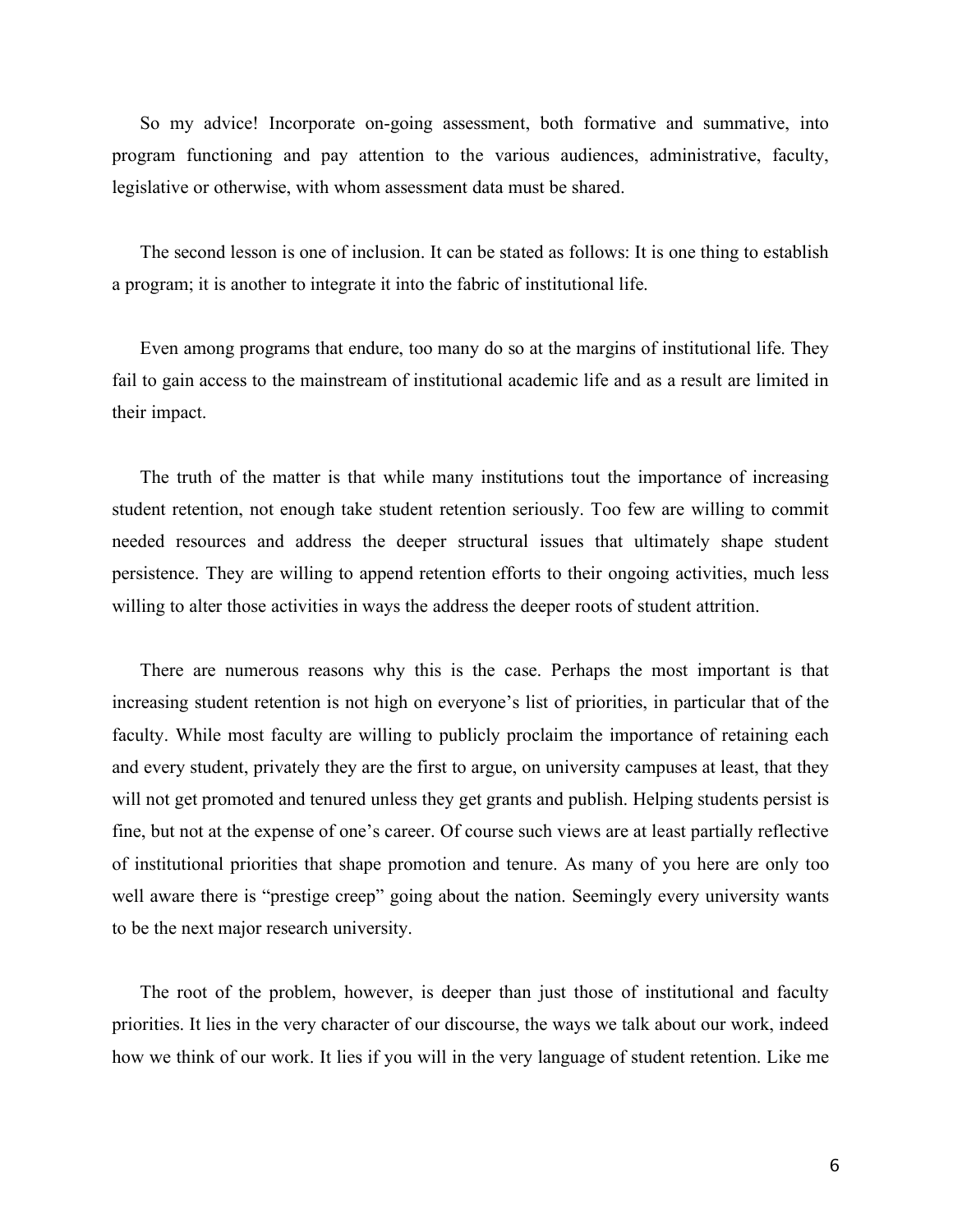make a modest proposal. We should stop using the R word, especially when talking to faculty. And by all means, please refrain from talking to faculty about students as consumers.

Why? Unfortunately, too many faculty see the issue of student retention as primarily a reflection of student abilities and/or motivation. They would say, at least privately, "if the institution only gave me good students, I would not have a retention problem." Putting aside the fact that this view of the causes of student attrition is mistaken, the problem is that as long as faculty believe this to be the case they do not associate their actions with the solution to student retention. Rather they see it as the business of student affairs professionals, in particular the staff of the learning center. Yet that is precisely the problem with too many of our programs, they are solely the work of student affairs and not that of the faculty. As a result programs continue to sit at the margins of academic life.

To address this problem we have to stop using the R word. Instead we should speak of student education and frame our efforts as part of the broader educational mission of the institution for that is the precisely the work of the faculty. Their job is not retaining students it's educating students. If they attend to the latter, the former will follow of its own accord.

The irony is that the faculty of our universities and colleges are, as a matter of practice, the only faculty from kindergarten through universities who are literally not trained to teach their students - the students the wish they had as well as the students they do have. Nor are our universities and colleges well structured to promote student learning. They are organized around faculty interests, not about student learning.

What's my point? As we move forward, we must join forces with a growing educational movement that seeks to address issues of student learning and restructure our colleges and universities to better promote that goal. In a very real sense our work is not student retention it is institutional restructuring.

This is why I have long championed curricular and pedagogical restructuring efforts such learning communities. Not only do such communities enhance student learning and retention,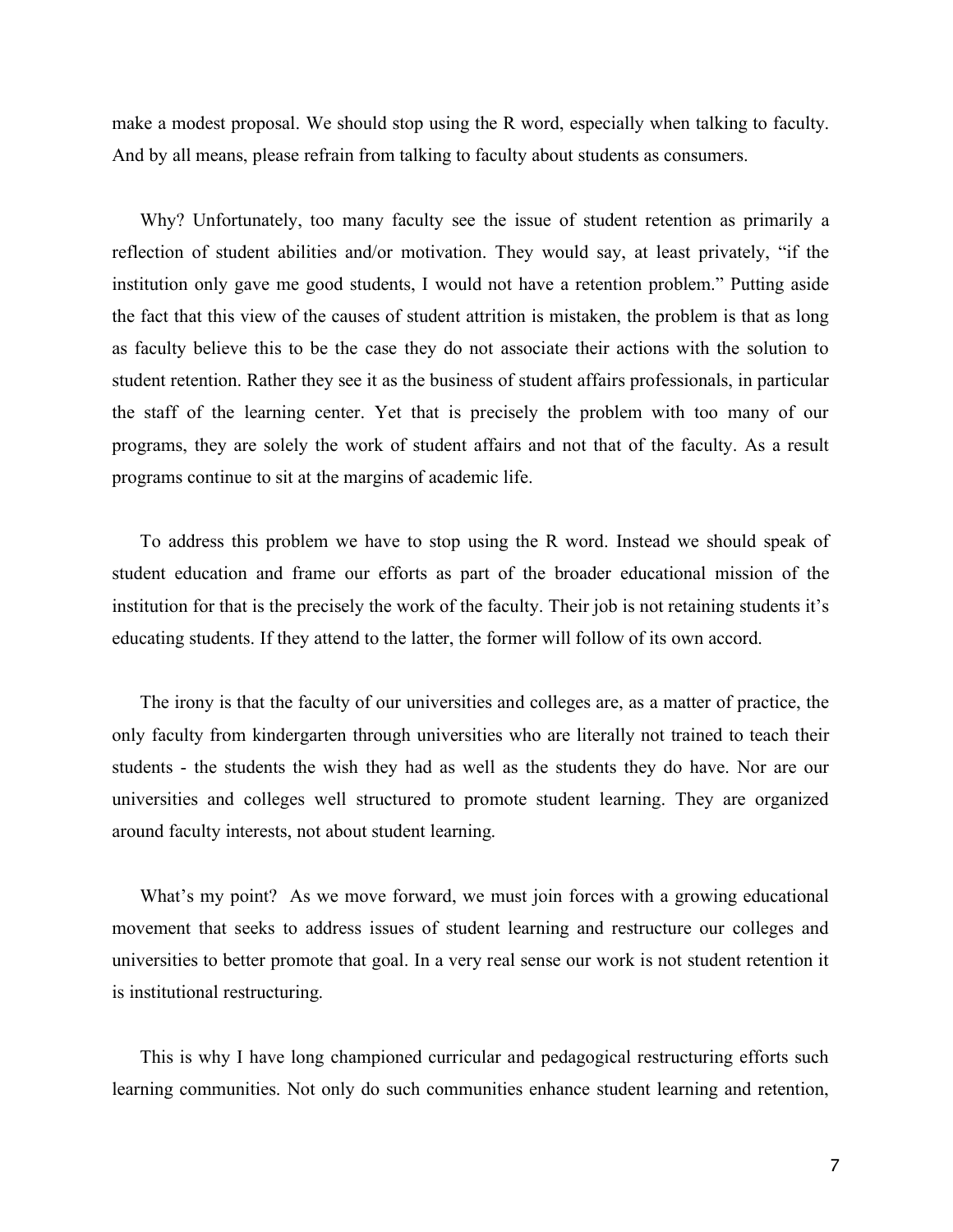they also provide a framework within which academic and student affairs can join forces on behalf of student education. It is that joint effort that we must pursue.

The third lesson of income has to do with the critical issue of equity. It can be stated as follows: Though we have seen increases in institutional rates of retention, increases among low-income students have yet to follow suit.

The data are clear. While access to higher education for low-income students has increased and gaps in access between groups decreased, the gap between well-to-do and poor students in college completion remains. Indeed it appears to have increased over time.

Among students who begin in a two-year college, for instance, nearly 25 percent of highincome students earn a four-year degree within six years, but only 8 percent of low-income students do so. And this remains the case even after one takes account of differences in prior academic preparation and educational aspirations.

Similar differences exist among four-year college entrants. Only 48 percent of low-income students who begin in a public four-year college or university earn their four-year degree within six years while 67 percent of high-income students do so. More telling still is the fact that even among those who begin at a four-year college with the stated goal of obtaining at least a fouryear degree, only a little over half of low-income students earn a Bachelor's degree as compared to over three quarters of high-income students. More importantly a recent study by the U.S. Department of Education reveals that the gap in graduation rates between low and high-income students has increased over the past decade. Clearly our efforts at increasing retention are not working for low-income students.

What is to be done? What is not to be done is doing more of the same. Take the case of academically under-prepared low-income students. As part of a multi-year study of innovative developmental education programs funded by the Lumina Foundation for Education and the William and Flora Hewlett Foundation, we have been studying the impact of innovative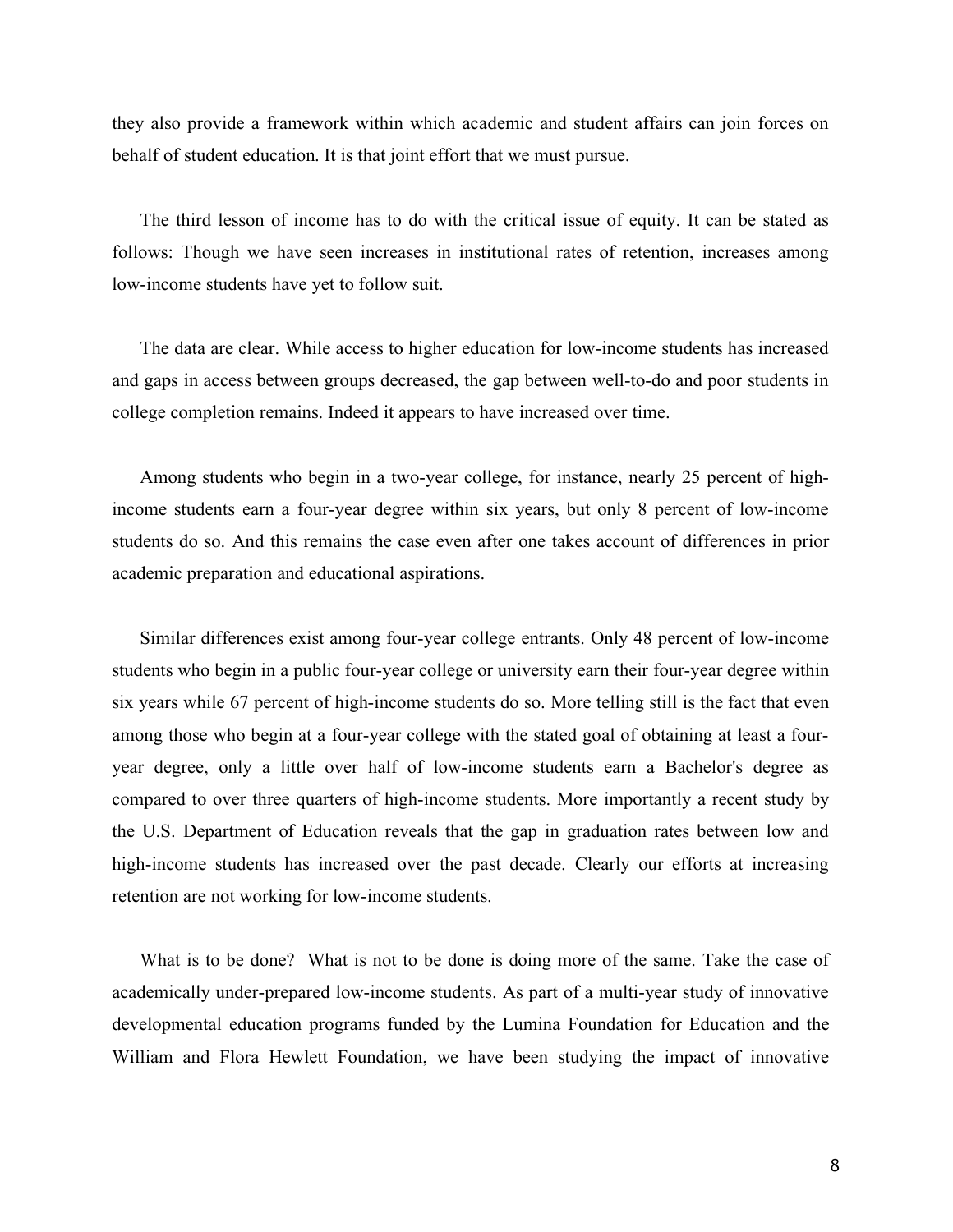developmental education learning communities on the success of academically under-prepared low-income students in both two and four-year colleges.

Our findings to date are telling. We learned that it is possible to address student learning needs in college and enhance persistence. But doing so requires both curricular and pedagogical changes and the willingness of faculty and staff to collaborate in ways that provide students a coherently linked set of activities and support that further student education. Three changes stand out.

- First, programs must coherently link developmental education and study skills courses to content courses. Such linkages make possible the immediate application of skills learned in a developmental education course to what is being learned in the course to which it is linked. This is what practitioners in the field refer to as contextualizing academic support.
- Second, programs must employ collaborative and/or cooperative pedagogies that require that students learn together in a coherent interdependent manner. Students who learn together become more academically and socially engaged, that is they spend more time together and on task, learn more, and in turn persist more frequently.
- Third, programs must connect classroom activities to support services on campus as occurs, for instance, when counselors and/or advisors participate in the learning community. Developmental education learning communities are most effective when they serve as conduits to other support services that low-income students might not otherwise access.

By describing our research at Syracuse University, I hope to make a rather simple point, namely to address the success of low-income students within our colleges and universities, especially those from underserved populations, we must stop tinkering at the margins of institutional life, stop our tendency to take an "add-on" approach to institutional innovation, stop marginalizing our efforts and in turn our students, and adopt efforts that restructure the learning environments in which we place them. We must take their learning seriously